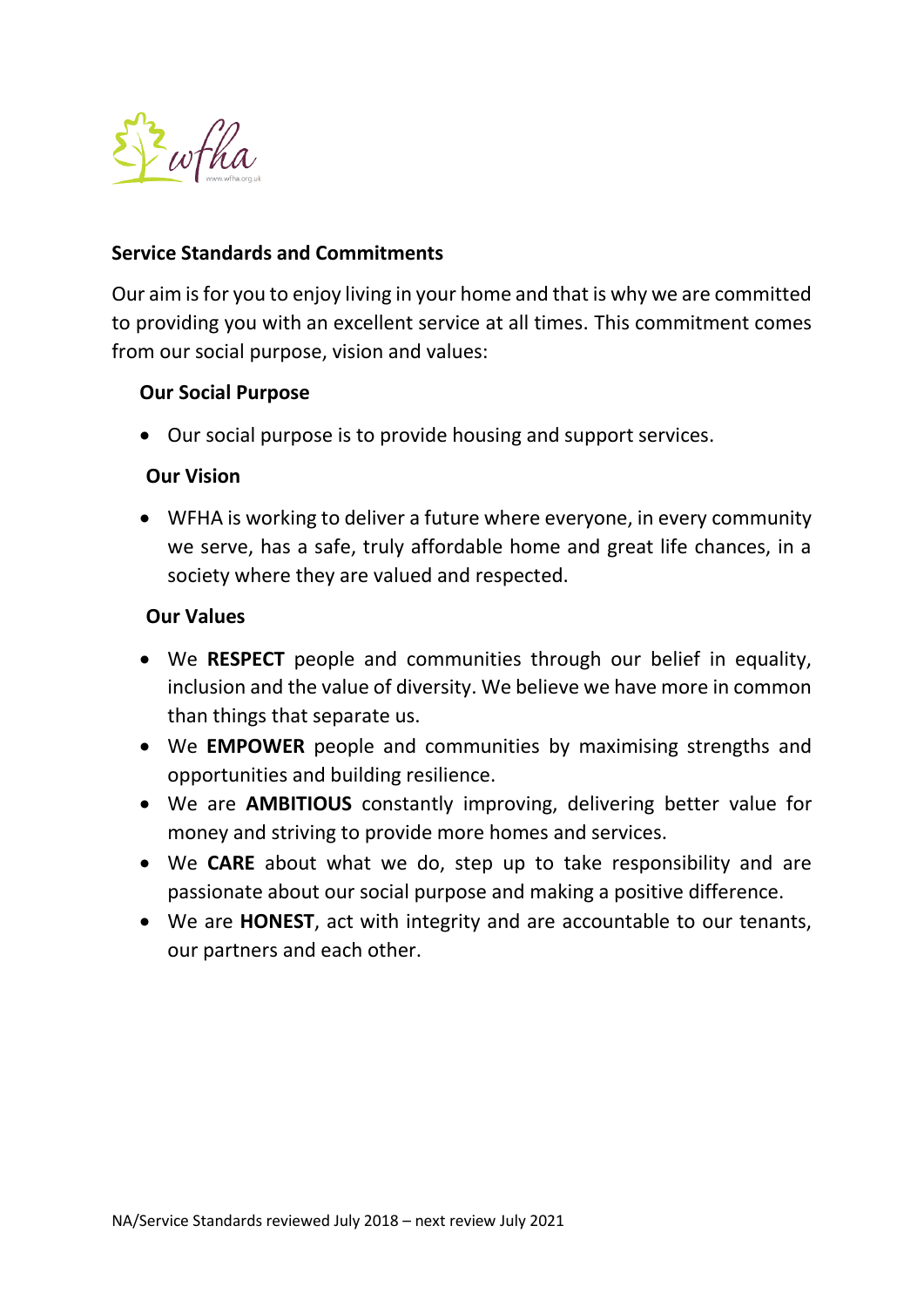# **Our Service Commitments**



## **Phone Calls – we will:**

- Answer telephone calls as quickly as possible
- Give our name
- Give our company name
- Greet you in a polite and pleasant way
- Ask security questions to protect your data and ensure we are speaking with the relevant person

#### **Letters – we will:**

- Acknowledge all letters within 2 working days
- Provide a full response within 10 working days
- Tell you if a reply will take longer to answer and why
- Record all letters and keep a copy on a central file

## **E-mails - we will:**

- Acknowledge all e-mails within 2 working days
- Reply in full to all e-mails within 10 working days
- Tell you if a reply will take longer to answer and why
- Have an out of office automatic reply on e-mails when away for one working day or more, which will include details of another person to contact

#### **Texts – we will:**

Acknowledge text messages within 2 working days

## **Messages – we will:**

- Check voice mail messages regularly throughout the day.
- Respond to messages by the end of that working day, or if we are out of the office, our message will say when we will return your call and;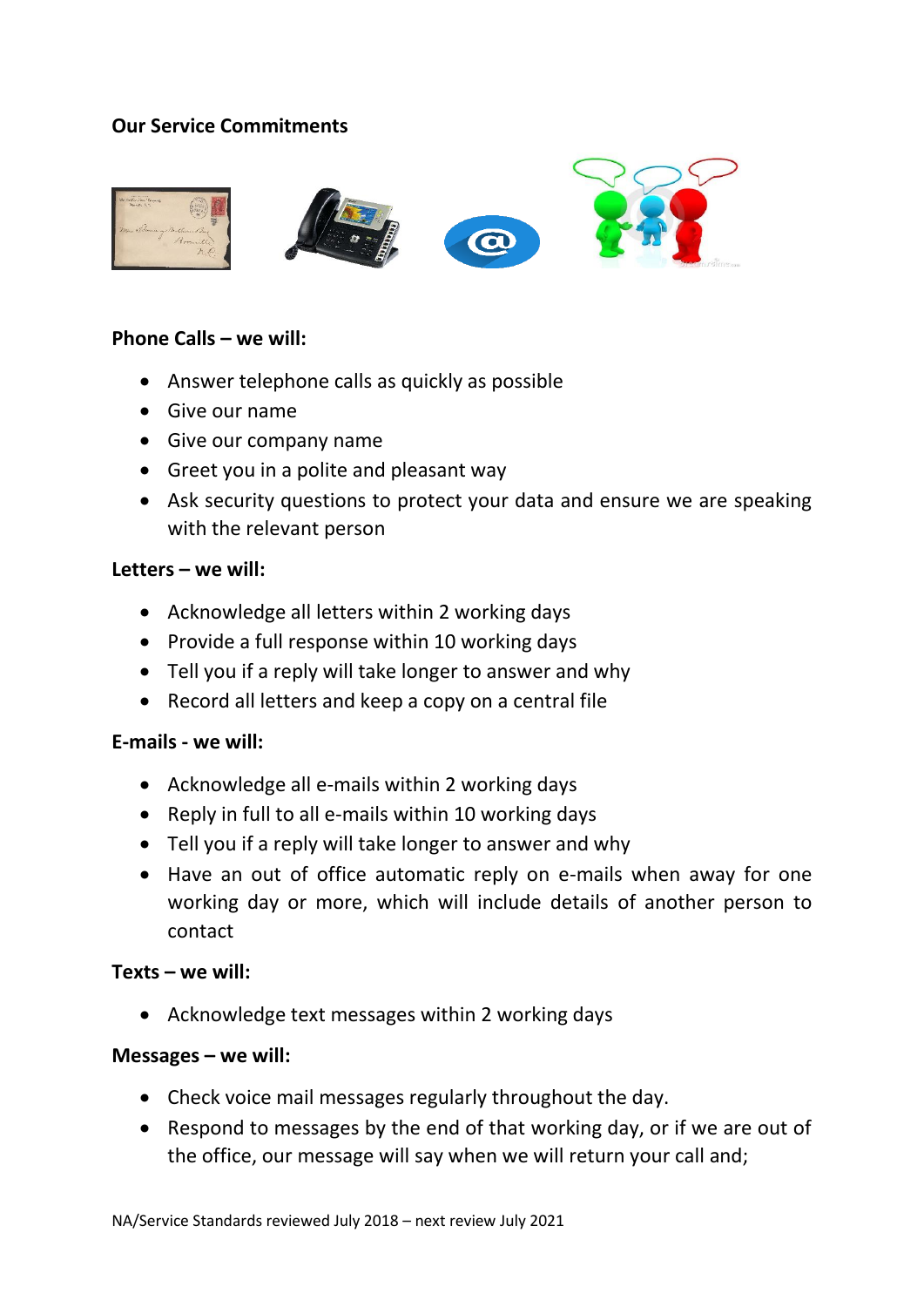# **Reception – we will:**

- Be accessible to all callers
- Ensure the reception area is clean and tidy
- Have a range of up-to-date leaflets available
- See you at your appointment time if you have one

# **Rent Services – we will:**

- Make it easy to pay your rent and tell you how to do it
- Provide you with a rent card within 5 days of your tenancy starting
- Provide a rent statement at least once every 3 months and on request
- Consult you about changes to service charges and give 28 days' notice of changes

# **Allocations and Re-housing – we will:**

- Make sure that all homes meet our agreed lettings standard
- Provide you with a copy of your tenancy agreement and the tenants' handbook
- Visit you within 6 weeks of you moving in to your new home
- Process transfer applications within 20 days and confirm that your application is live on our transfer list and contact you if a property that matches your request



## **Repairs - we will:**

- Carry out routine repairs within 28 days (a routine repair is undertaken where the situation does not pose inconvenience or danger)
- Carry out urgent repairs within 7 days (urgent repairs are undertaken where there is substantial inconvenience, damage or danger)
- Carry out emergency repairs within 24 hours to ensure your safety (emergency repairs include leaks, no drinking water no electricity or blocked toilets)
- Provide this emergency service out of normal office hours
- Ensure all contractors wear ID badges when attending your home or site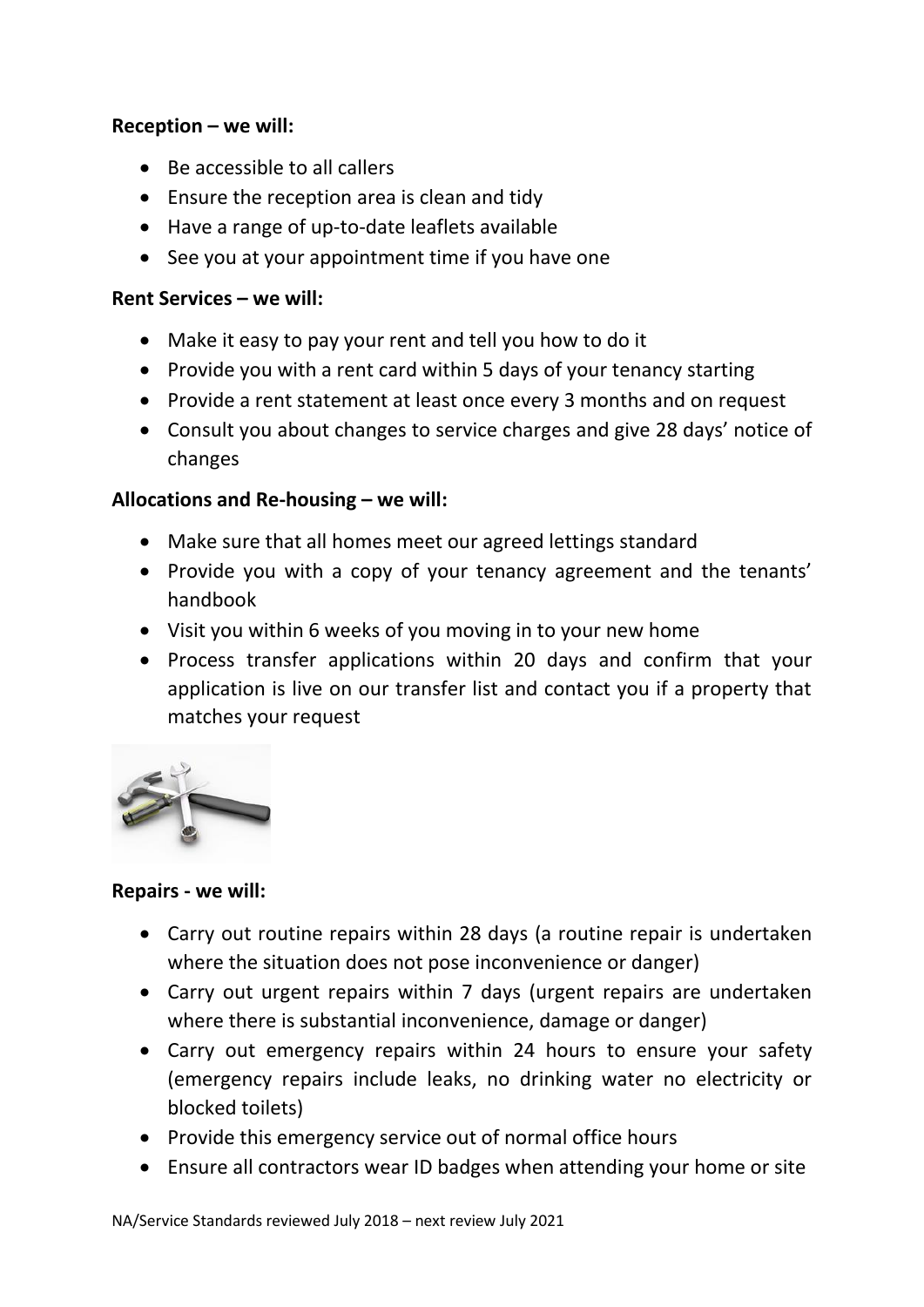Consult our tenants about major programmes of work or improvement



# **Aids and Adaptations - We will:**

- Acknowledge your request for an adaptation for a disability need within 2 days
- Advise you to contact your GP or occupational therapist within 5 days, requesting an assessment of your home
- Carry out all adaptions under £1,000 ourselves

# **Estate Standards and Estate Inspections – we will:**

- Maintain an estate improvement budget
- Remove all bulk rubbish within 5 days of you telling us about it
- Carry out routine estate inspections including communal areas
- Conduct these inspections with tenants where available to ensure agreed standards are met
- Carry out any necessary communal repairs and estate improvement works

## **You're Safety – we will:**

## **Hate crime and Anti-social behaviour**

- Arrange to interview individuals if you experience hate crime or anti-social behaviour for example: - noise nuisance, damage to vehicles, violence or threat of violence
- Work with individuals to agree an action plan for managing their case of Anti-Social Behaviour
- Ensure the individual is satisfied with the handling of the case